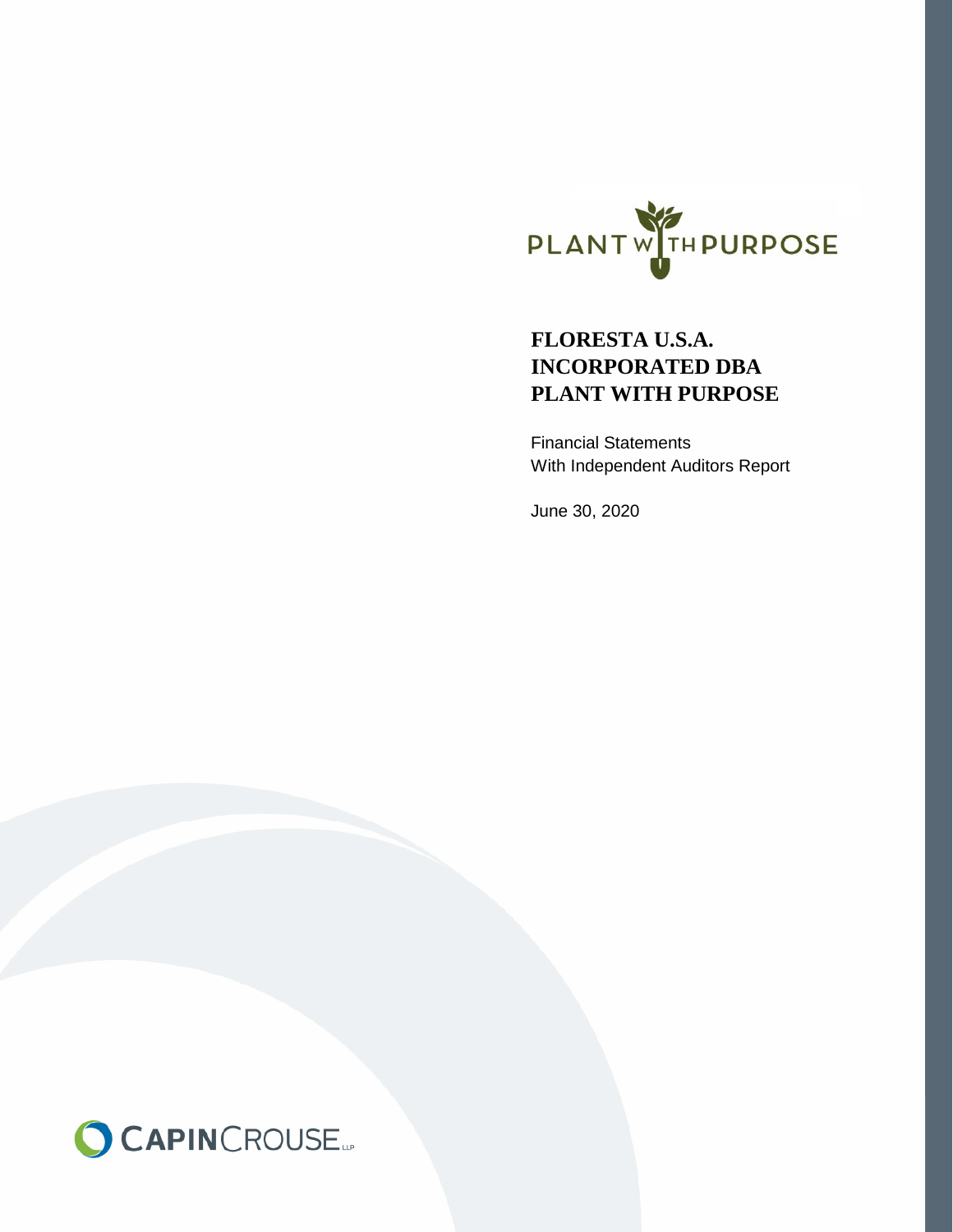# **Table of Contents**

|                                         | Page |
|-----------------------------------------|------|
| <b>Independent Auditors' Report</b>     |      |
| <b>Financial Statements</b>             |      |
| <b>Statement of Financial Position</b>  | 3    |
| <b>Statement of Activities</b>          | 4    |
| <b>Statement of Functional Expenses</b> | 5    |
| <b>Statement of Cash Flows</b>          | 6    |
| <b>Notes to Financial Statements</b>    | ⇁    |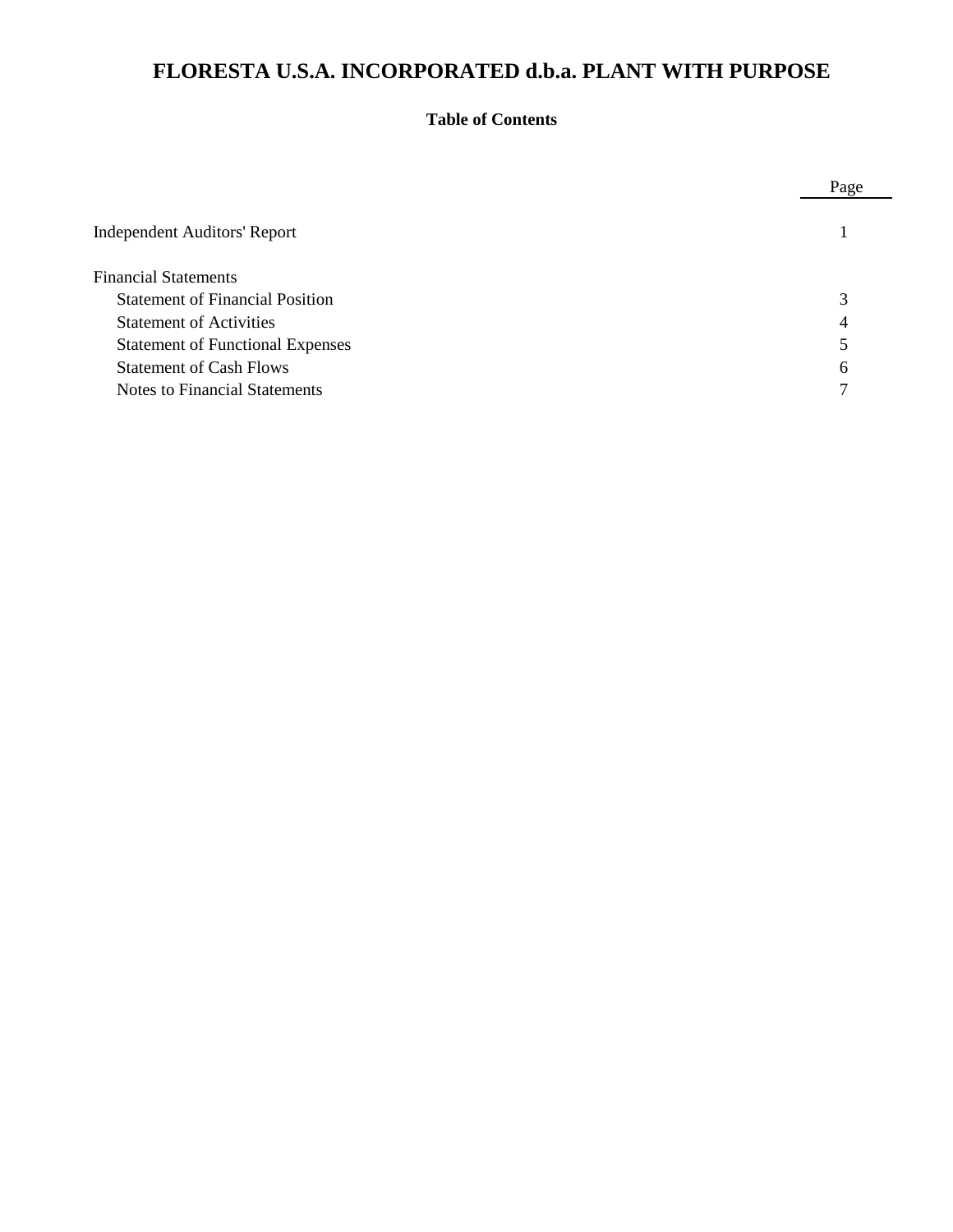

# **INDEPENDENT AUDITORS' REPORT**

Board of Directors Floresta U.S.A. Incorporated, d.b.a. Plant With Purpose San Diego, California

We have audited the accompanying financial statements of Floresta U.S.A. Incorporated, d.b.a. Plant With Purpose, which comprise the statement of financial position as of June 30, 2020 and the related statements of activities, functional expenses and cash flows for the year then ended, and the related notes to the financial statements.

#### *Management's Responsibility for the Financial Statements*

Management is responsible for the preparation and fair presentation of these financial statements in accordance with accounting principles generally accepted in the United States of America; this includes the design, implementation, and maintenance of internal control relevant to the preparation and fair presentation of financial statements that are free from material misstatement, whether due to fraud or error.

#### *Auditors' Responsibility*

Our responsibility is to express an opinion on these financial statements based on our audit. We conducted our audit in accordance with auditing standards generally accepted in the United States of America. Those standards require that we plan and perform the audit to obtain reasonable assurance about whether the financial statements are free from material misstatement.

An audit involves performing procedures to obtain audit evidence about the amounts and disclosures in the financial statements. The procedures selected depend on the auditor's judgment, including the assessment of the risks of material misstatement of the financial statements, whether due to fraud or error. In making those risk assessments, the auditor considers internal control relevant to the entity's preparation and fair presentation of the financial statements in order to design audit procedures that are appropriate in the circumstances, but not for the purpose of expressing an opinion on the effectiveness of the entity's internal control. Accordingly, we express no such opinion. An audit also includes evaluating the appropriateness of accounting policies used and the reasonableness of significant accounting estimates made by management, as well as evaluating the overall presentation of the financial statements.

We believe that the audit evidence we have obtained is sufficient and appropriate to provide a basis for our audit opinion.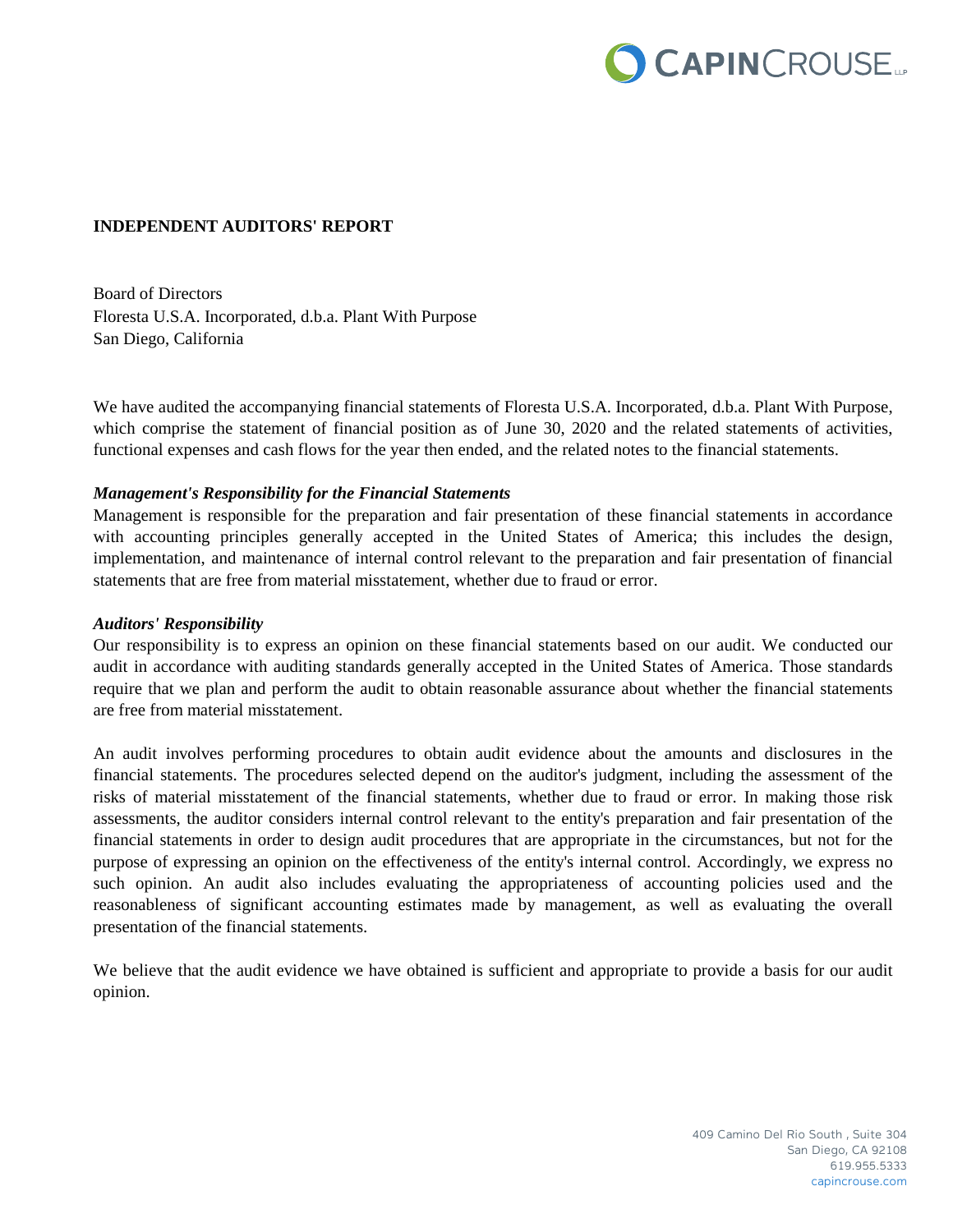Financial statements are the responsibility of the organization of the organization of  $\overline{D}$  responsibility is to express an age of  $\overline{D}$  responsibility is to express an age of  $\overline{D}$  responsibility is to express a Floresta U.S.A. Incorporated, d.b.a. Plant With Purpose San Diego, California

#### *Opinion*  $$

In our opinion, the financial statements referred to above present fairly, in all material respects, the financial position of Floresta U.S.A. Incorporated, d.b.a. Plant With Purpose as of June 30, 2020, and the changes in its net assets and its cash flows for the year then ended in accordance with accounting principles generally accepted in the United States of America.<br>

# *Emphasis of Matters*

Floresta U.S.A. Incorporated, d.b.a. Plant With Purpose has adopted Financial Accounting Standards Board (FASB) Accounting Standards Update (ASU) No. 2018-08, Clarifying the Scope and the Accounting Guidance for Contributions Received and Contributions Made, and ASU No. 2014-09, Revenue from Contracts with Customers, as described in Note 2. Adoption of ASU 2018-08 and ASU 2014-09 had no impact on net assets previously reported in the prior year financial statements. Our opinion is not modified with respect to these matters.

Capin Crouse LLP

San Diego, California October 30, 2020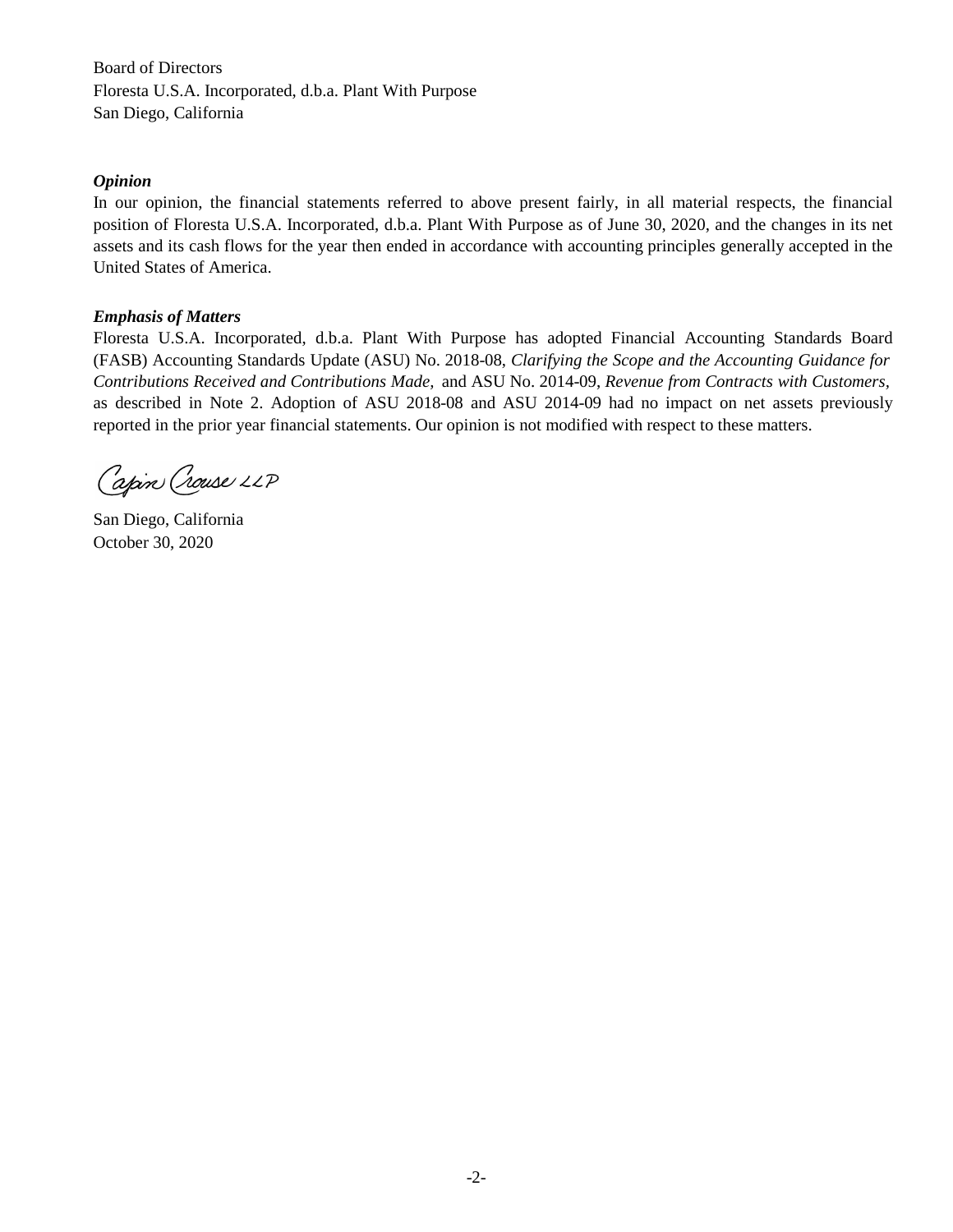# **Statement of Financial Position**

Year Ended June 30, 2020

| <b>ASSETS:</b>                          |                 |
|-----------------------------------------|-----------------|
| Unreserved cash and cash equivalents    | \$<br>345,181   |
| Operating reserves - cash               | 691,207         |
| Operating reserves - investments        | 1,324,881       |
| Unconditional Promises to give, net     | 2,270,884       |
| Prepaid expenses and other assets       | 41,641          |
| Property and equipment - net            | 31,093          |
| Investment - other                      | 28,307          |
| Endowment investments, at fair value    | 66,353          |
| <b>Total Assets</b>                     | 4,799,547       |
| <b>LIABILITIES AND NET ASSETS:</b>      |                 |
| Accounts payable                        | \$<br>13,058    |
| Accrued expenses                        | 103,708         |
| Note payable                            | 31,247          |
|                                         | 148,013         |
| Net assets:                             |                 |
| Without donor restrictions              | 2,294,099       |
| With donor restrictions                 | 2,357,435       |
|                                         | 4,651,534       |
| <b>Total Liabilities and Net Assets</b> | \$<br>4,799,547 |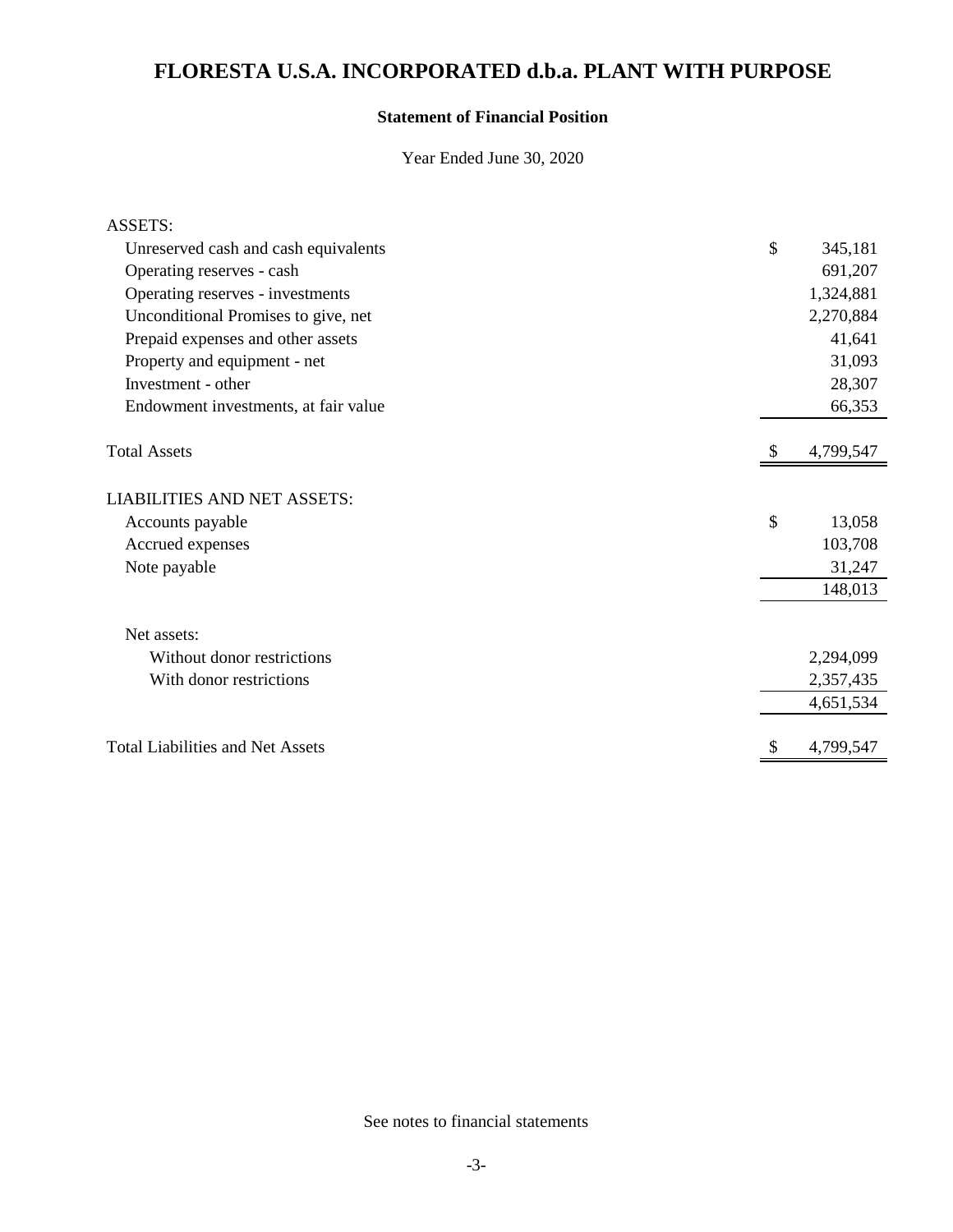#### **Statement of Activities**

Year Ended June 30, 2020

|                                               | <b>Without Donor</b><br>Restrictions | With Donor<br>Restrictions | Total           |  |
|-----------------------------------------------|--------------------------------------|----------------------------|-----------------|--|
| SUPPORT, REVENUE,                             |                                      |                            |                 |  |
| AND RECLASSIFICATIONS:                        |                                      |                            |                 |  |
| Contributions                                 | \$<br>2,024,970                      | 2,117,123<br>\$            | \$<br>4,142,093 |  |
| Federal grant                                 |                                      | 281,823                    | 281,823         |  |
|                                               | 2,024,970                            | 2,398,946                  | 4,423,916       |  |
| Special events:                               |                                      |                            |                 |  |
| Gala income                                   | 258,144                              | 146,683                    | 404,827         |  |
| Less: Costs of direct benefits to donor       | (71, 807)                            |                            | (71, 807)       |  |
| Net revenues from special events              | 186,337                              | 146,683                    | 333,020         |  |
| Other income                                  | 75,630                               |                            | 75,630          |  |
| Investment income                             | 23,192                               |                            | 23,192          |  |
| Net assets released from:                     |                                      |                            |                 |  |
| Purpose restrictions                          | 2,569,162                            | (2,569,162)                |                 |  |
| Time restrictions                             | 1,265,190                            | (1,265,190)                |                 |  |
| Total Support, Revenue, and Reclassifications | 6,144,481                            | (1, 288, 723)              | 4,855,758       |  |
| <b>EXPENSES:</b>                              |                                      |                            |                 |  |
| Program activities:                           |                                      |                            |                 |  |
| Haiti                                         | 625,258                              |                            | 625,258         |  |
| Dominican Republic                            | 611,968                              |                            | 611,968         |  |
| Burundi                                       | 541,445                              |                            | 541,445         |  |
| Tanzania                                      | 531,219                              |                            | 531,219         |  |
| Mexico                                        | 474,672                              |                            | 474,672         |  |
| Ethiopia                                      | 298,790                              |                            | 298,790         |  |
| Congo                                         | 234,000                              |                            | 234,000         |  |
| Thailand                                      | 213,349                              |                            | 213,349         |  |
| Constituency education                        | 687,759                              |                            | 687,759         |  |
| Total program activities                      | 4,218,460                            |                            | 4,218,460       |  |
| Supporting activities:                        |                                      |                            |                 |  |
| Fundraising                                   | 645,162                              |                            | 645,162         |  |
| General and admin                             | 467,013                              |                            | 467,013         |  |
| Total supporting activities                   | 1,112,175                            |                            | 1,112,175       |  |
| Total expenses                                | 5,330,635                            |                            | 5,330,635       |  |
| Change in Net Assets                          | 813,846                              | (1, 288, 723)              | (474, 877)      |  |
| Net Assets, Beginning of Year                 | 1,480,253                            | 3,646,158                  | 5,126,411       |  |
| Net Assets, End of Year                       | \$<br>2,294,099                      | \$<br>2,357,435            | \$<br>4,651,534 |  |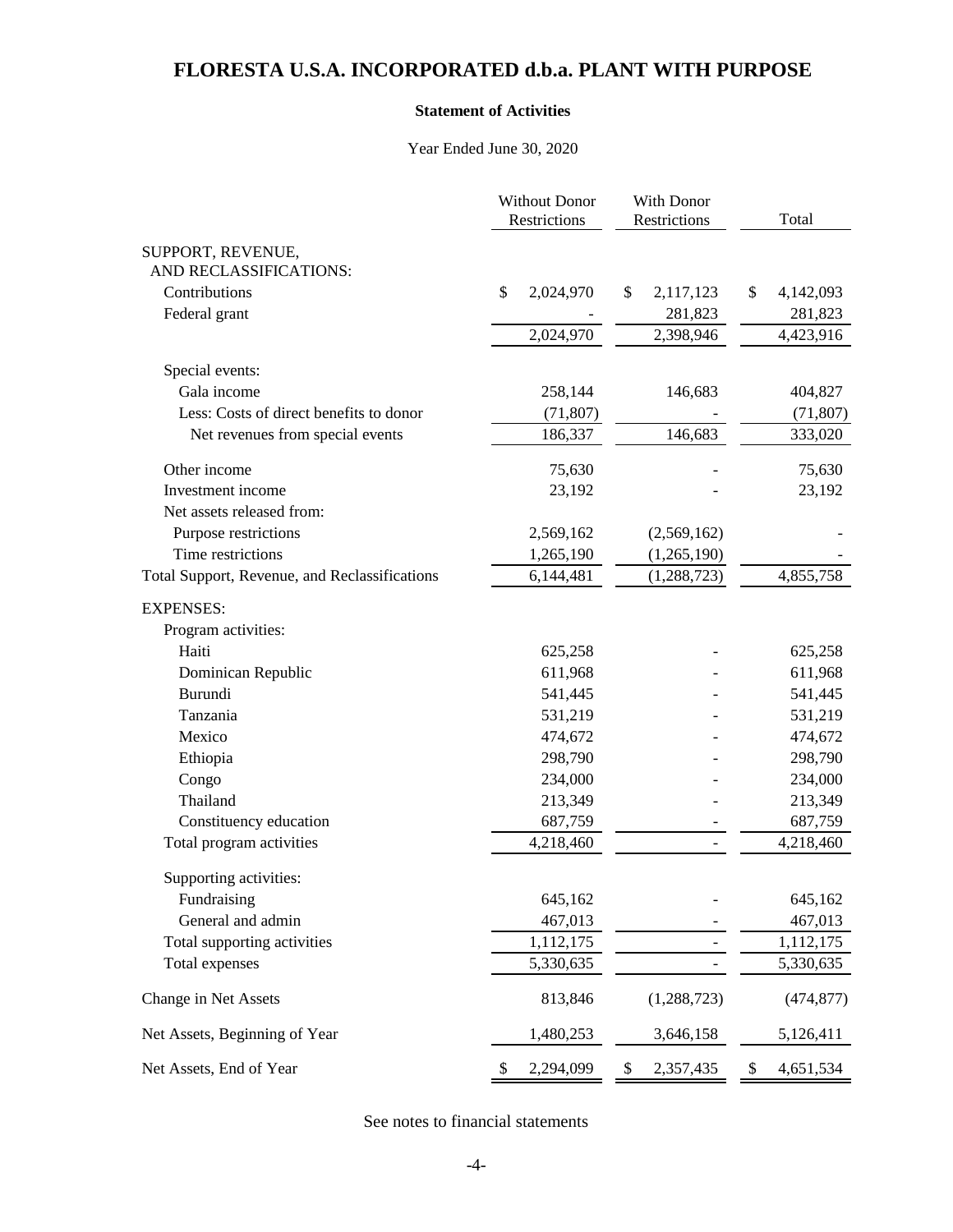# **Statement of Functional Expenses**

|                                          |                          |                                |                      | General and |                                | Total                          |                 |
|------------------------------------------|--------------------------|--------------------------------|----------------------|-------------|--------------------------------|--------------------------------|-----------------|
|                                          | Overseas                 | Education                      | <b>Total Program</b> | Admin       | Fundraising                    | Supporting                     | Total           |
| International grants                     | 2,881,198<br>\$          | \$<br>$\overline{\phantom{0}}$ | 2,881,198            | $ \,$       | \$<br>$\overline{\phantom{0}}$ | \$<br>$\overline{\phantom{a}}$ | 2,881,198<br>\$ |
| Vision trips                             |                          | 17,467                         | 17,467               |             |                                |                                | 17,467          |
| Salary, wages, taxes & benefits          | 515,539                  | 575,952                        | 1,091,491            | 367,396     | 490,295                        | 857,691                        | 1,949,182       |
| Learning and capacity development        | 55,470                   | 1,786                          | 57,256               | 6,323       | 11,872                         | 18,195                         | 75,451          |
| Professional fees                        | 8,742                    | 11,800                         | 20,542               | 51,766      | 11,279                         | 63,045                         | 83,587          |
| Marketing and development                | 892                      | 26,416                         | 27,308               | 238         | 38,743                         | 38,981                         | 66,289          |
| Finance fees, taxes, state registrations | 1,106                    | 103                            | 1,209                | 1,750       | 26,923                         | 28,673                         | 29,882          |
| Travel                                   | 23,779                   | 6,704                          | 30,483               | 479         | 16,562                         | 17,041                         | 47,524          |
| Rent and occupancy                       | 31,172                   | 19,744                         | 50,916               | 27,188      | 25,979                         | 53,167                         | 104,083         |
| Printing and publications                | $\overline{\phantom{a}}$ | 18,839                         | 18,839               | 798         | 7,471                          | 8,269                          | 27,108          |
| Office and postage                       | 12,804                   | 8,947                          | 21,751               | 11,075      | 16,038                         | 27,113                         | 48,864          |
| Total expenses by function for the       |                          |                                |                      |             |                                |                                |                 |
| year ended June 30, 2020                 | 3,530,702                | 687,758                        | 4,218,460            | 467,013     | \$.<br>645,162                 | 1,112,175<br>S.                | 5,330,635<br>S. |

# Year Ended June 30, 2020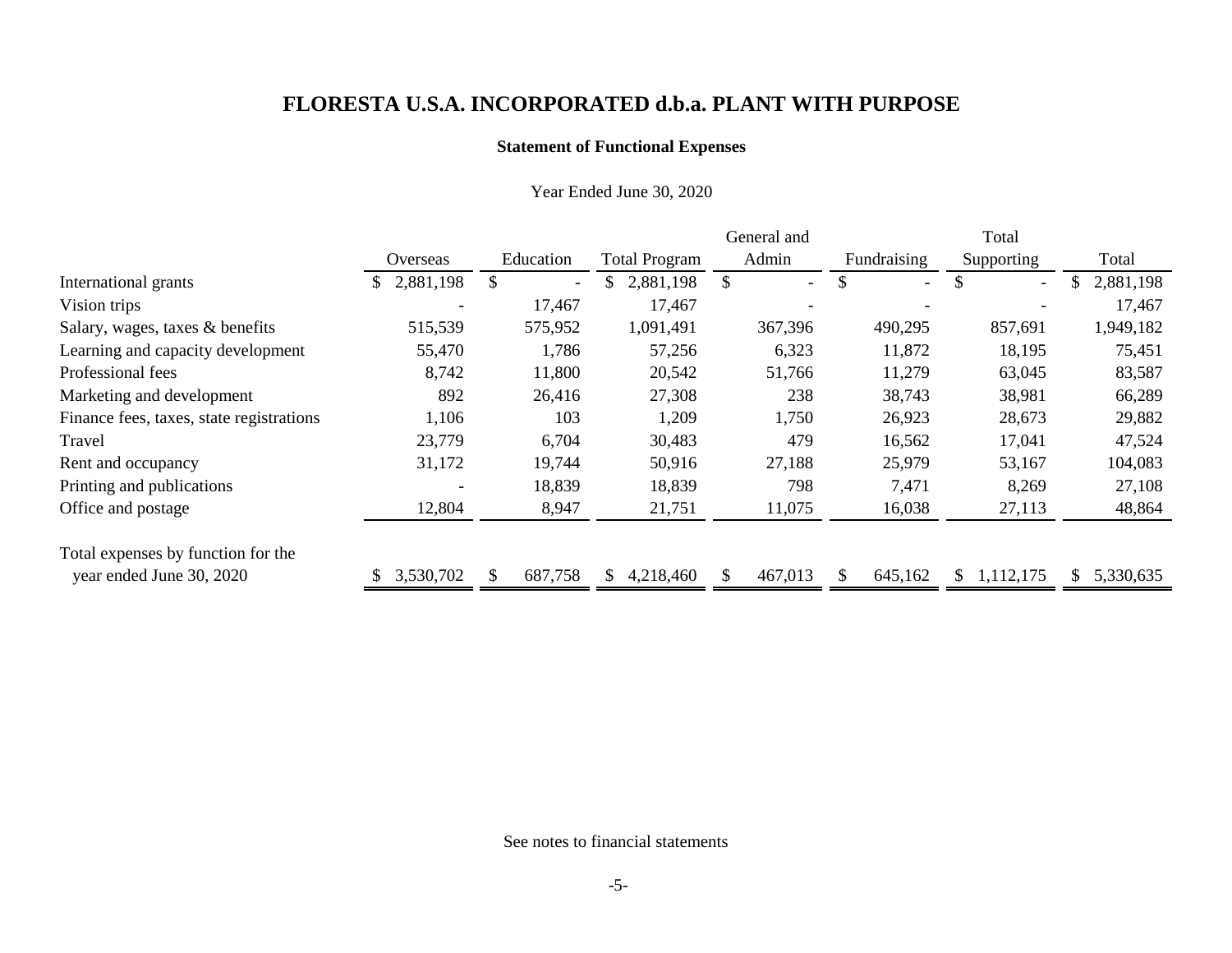# **Statement of Cash Flows**

Year Ended June 30, 2020

| CASH FLOWS FROM OPERATING ACTIVITIES:                     |                  |
|-----------------------------------------------------------|------------------|
| Change in net assets                                      | \$<br>(474, 877) |
| Adjustments to reconcile change in net assets to net cash |                  |
| provided (used) by operating activities:                  |                  |
| Depreciation and amortization                             | 19,143           |
| Realized and unrealized gain on investments               | (21, 656)        |
| Paycheck Protection Program loan forgiveness              | (281, 823)       |
| Net change in:                                            |                  |
| Unconditional promises to give, net                       | 1,135,190        |
| Prepaid expenses and other assets                         | 14,655           |
| Accounts payable                                          | (10, 975)        |
| Net Cash Provided by Operating Activities                 | 379,657          |
| CASH FLOWS FROM INVESTING ACTIVITIES:                     |                  |
| Purchases of investments                                  | (500,000)        |
| Proceeds from sale of investments                         | 625,828          |
| Purchases of property and equipment                       | (24, 287)        |
| Net Cash Provided by Investing Activities                 | 101,541          |
| CASH FLOWS FROM FINANCING ACTIVITIES:                     |                  |
| Proceeds from Paycheck Protection Program loan            | 313,070          |
| Net Cash Provided by Financing Activities                 | 313,070          |
| Change in Cash and Cash Equivalents                       | 794,268          |
| Cash and Cash Equivalents, Beginning of Year              | 242,120          |
| Cash and Cash Equivalents, End of Year                    | \$<br>1,036,388  |
| SUMMARY OF CASH AND CASH EQUIVALENTS                      |                  |
| Unreserved cash and cash equivalents                      | \$<br>345,181    |
| Operating reserves - cash                                 | 691,207          |
|                                                           | \$<br>1,036,388  |
|                                                           |                  |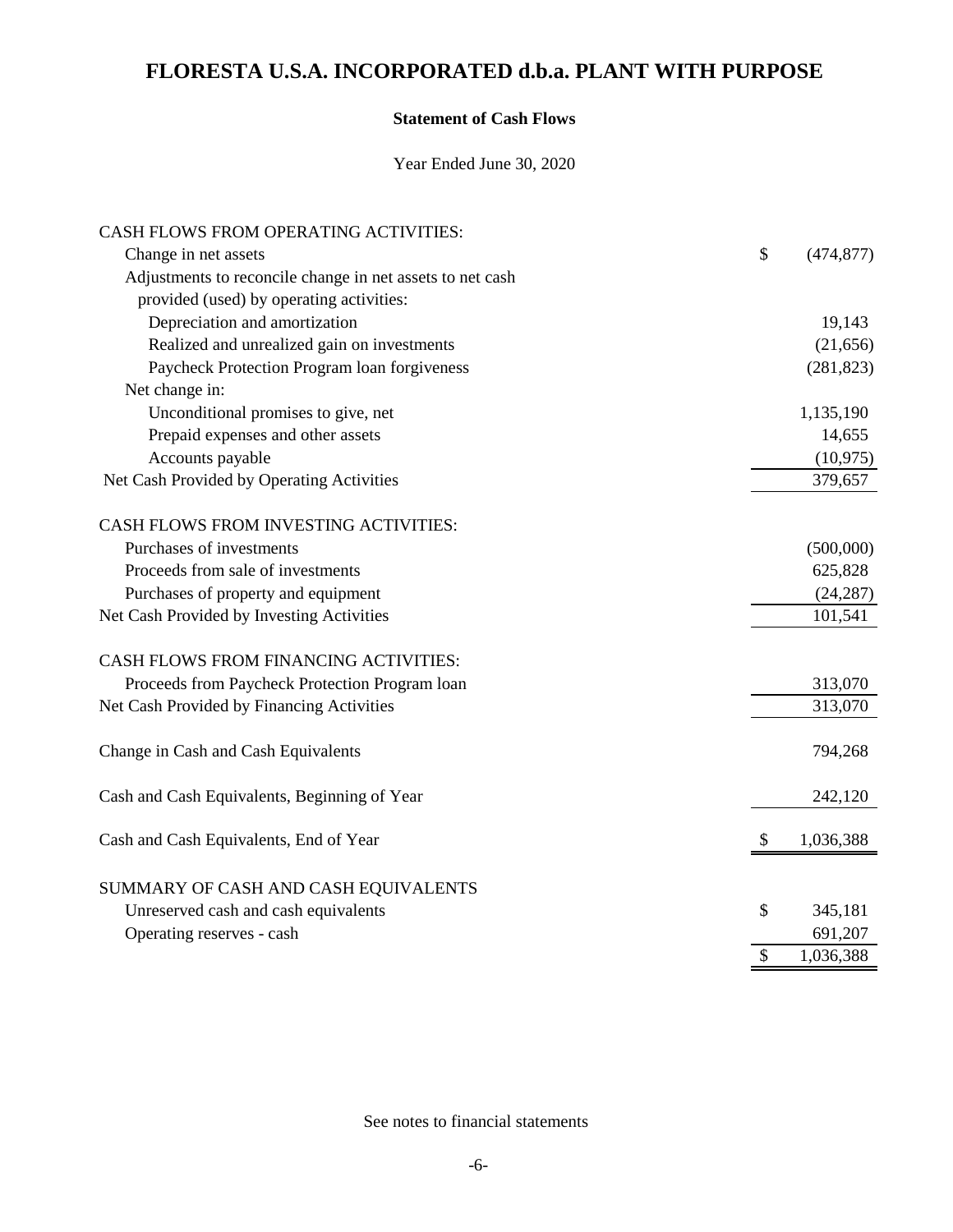### **Notes to Financial Statements**

June 30, 2020

### 1. NATURE OF ORGANIZATION:

Floresta U.S.A. Incorporated, d.b.a. Plant With Purpose (the Organization) is a nonprofit California Corporation, which incorporated on July 1, 1984. As a not-for-profit organization, the Organization is exempt from federal income taxes under Internal Revenue Code (IRC) Section 501(c)(3). As such, it is also exempt from state income taxes. However, the Organization is subject to federal income tax on any unrelated business taxable income. In addition, the Organization has been classified as a publicly supported organization, which is not a private foundation under Section  $509(a)(1)$  of the IRC.

The purpose of the Organization is to reverse deforestation and poverty around the world by transforming the lives of the rural poor. The Organization has over 35 years of experience partnering with indigenous community groups and organizations to mobilize farming families to regenerate entire watersheds, reverse rural poverty, and gain a broader sense of hope.

The Organization currently works in Burundi, the Democratic Republic of the Congo, the Dominican Republic, Ethiopia, Haiti, Mexico, Tanzania, and Thailand. The Organization works through a closelyknit, global collaboration of independent organizations led by Plant With Purpose. This structure allows them to be locally responsive, cost effective, and ensure the maximum impact in each unique location. The Organization is primarily funded by private foundations and individuals within the United States.

Families who partner with the Organization have experienced a 63 percent reduction in poverty levels (using a multidimensional approach to measuring poverty). The spiritual renewal impact of the Organization's work has helped families gain hope and purpose, empowering them to work for the betterment of their community. The Organization has measured substantial reversals of deforestation, increased crop yields, and progressively healthier ecosystems. This watershed restoration also sequesters large amounts of additional carbon stored in trees, vegetation, and soil.

# 2. SUMMARY OF SIGNIFICANT ACCOUNTING POLICIES:

The financial statements of the Organization have been prepared on the accrual basis of accounting in accordance with accounting principles generally accepted in the United States of America. The significant accounting policies adopted by the Organization are described below.

# CASH AND CASH EQUIVALENTS

For statements of financial position and cash flow purposes, cash and cash equivalents consist primarily of cash on hand and cash on deposit. At June 30, 2020, the Organization's cash balances exceeded insured limits by approximately \$715,000. The Organization does not believe these funds to be at substantial risk of loss due to the lack of federal insurance coverage.

### INVESTMENTS

The Organization accounts for investments pursuant to U.S. generally accepted accounting principles under which investments with readily determinable fair values are reported at their fair values in the statement of financial position. Donated securities are recorded at market value on the date of the gift. The realized and unrealized gains and losses are reflected in without donor restriction in other income in the statement of activities unless a donor restricts its use.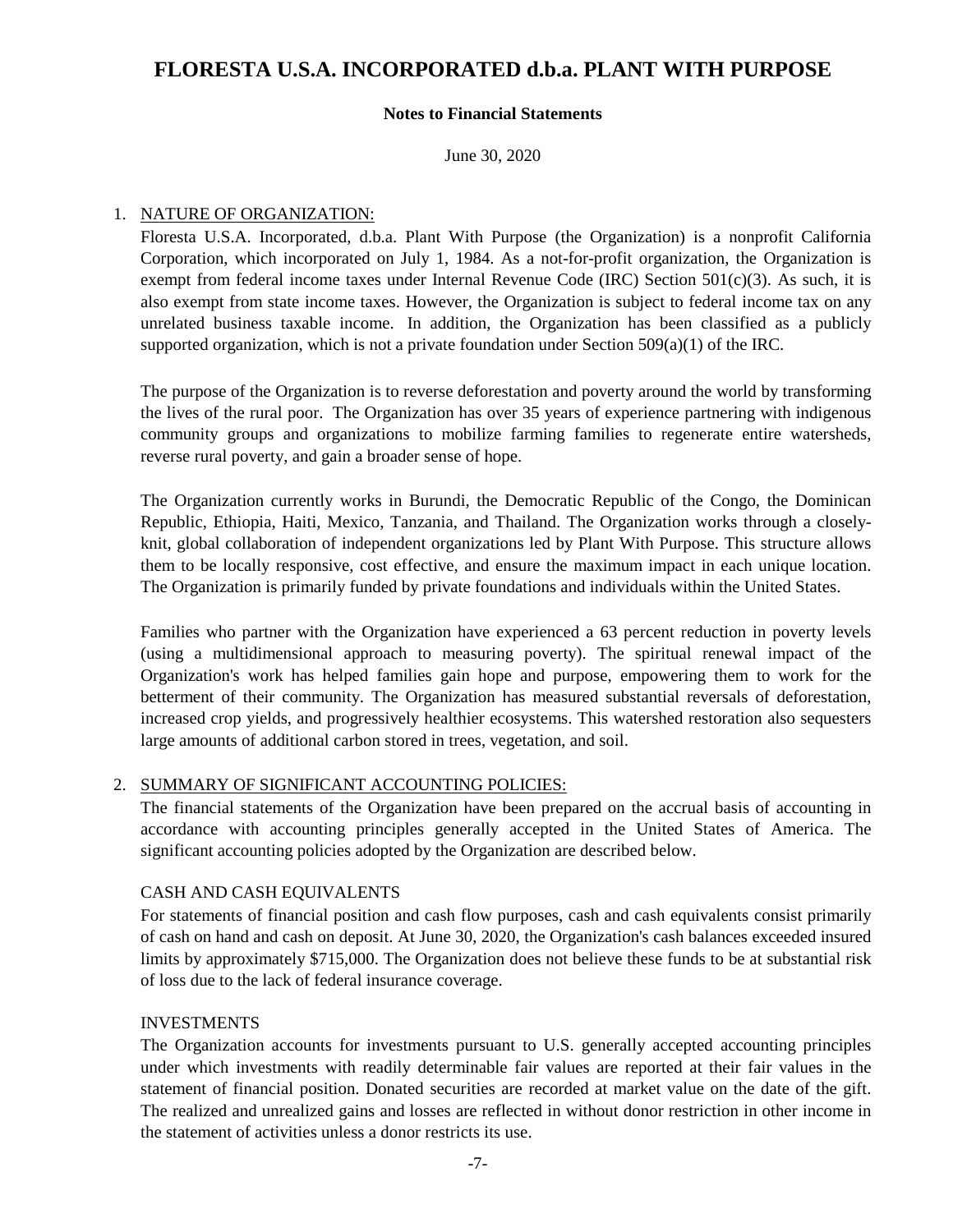### **Notes to Financial Statements**

June 30, 2020

#### 2. SUMMARY OF SIGNIFICANT ACCOUNTING POLICIES, continued:

#### UNCONDITIONAL PROMISES TO GIVE

Unconditional promises to give, including contributions and foundation grants that are expected to be collected within one year are recorded at their net realizable value. Unconditional promises to give that are expected to be collected in future years are recorded at the present value of estimated future cash flows. Conditional promises to give are not included as support until such time as the conditions are substantially met. Unconditional promises to give are reviewed for collectability and reserves for uncollectible amounts are recorded based on established policies.

#### PAYCHECK PROTECTION PROGRAM LOAN

The Organization was approved for a Paycheck Protection Program loan of approximately \$314,000 through the Coronavirus Aid, Relief, and Economic Security Act. The loan accrues interest at 1.00% per annum and matures two years from the date it was funded. This loan may be forgiven up to the full amount if requirements set by the Small Business Administration are met. During the year ended June 30, 2020, the Organization has incurred \$281,823 of expenses that qualify for loan forgiveness, and this amount is reflected as Federal Grants on the Statement of Activities.

#### NET ASSETS

The financial statements report amounts by class of net assets:

*Net assets without donor restrictions* are currently available at the discretion of the board for use in the Organization's operations.

*Net assets with donor restrictions* are stipulated by donors for specific operating purposes or projects or time restrictions.

All contributions are considered available for use without donor restriction unless specifically restricted by the donor.

#### SUPPORT, REVENUE, AND EXPENSES

Contributions are recorded when cash or unconditional promises to give have been received, or ownership of donated assets is transferred to the Organization. Conditional promises to give are recognized as revenue when the conditions on which they depend are substantially met. The Organization receives gifts-in-kind, which are recorded as support at the estimated fair value on the date of the gift.

Contributions are recorded as with donor restrictions if they are received with donor stipulations that limit their use through purpose and/or time restrictions. When donor restrictions expire, that is when the purpose restriction is fulfilled or the time restriction expires, the net assets are reclassified from net assets with donor restrictions to net assets without donor restrictions and reported in the statement of activities as net assets released from restrictions.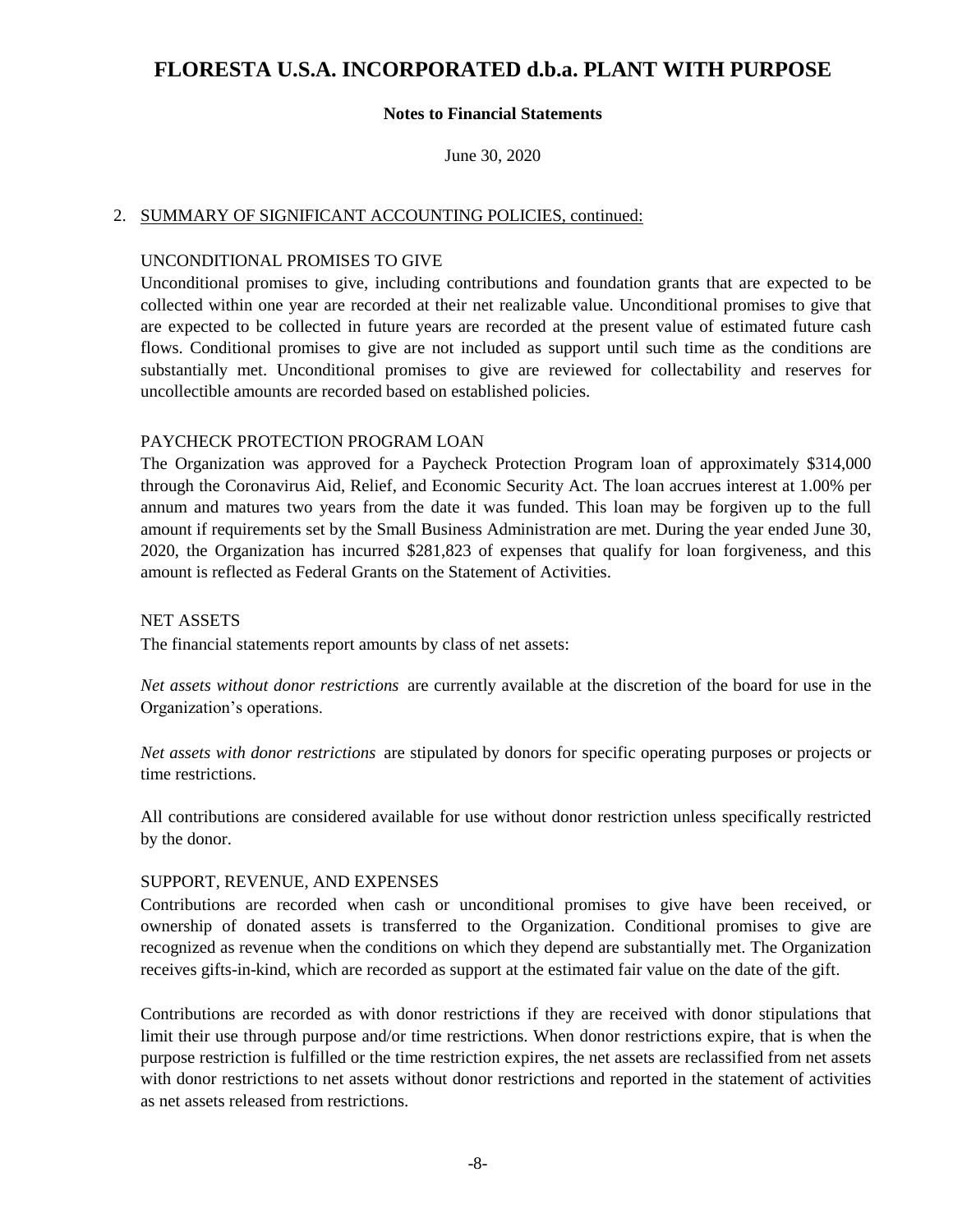# **Notes to Financial Statements**

June 30, 2020

# 2. SUMMARY OF SIGNIFICANT ACCOUNTING POLICIES, continued:

### SUPPORT, REVENUE, AND EXPENSES, continued

Revenue is recorded when earned. Expenses are recorded when incurred in accordance with the accrual basis of accounting.

### DONATED SERVICES

A number of unpaid volunteers have made contributions of their time to perform services on behalf of the Organization. Also, certain individuals have provided equipment for the Organization's use at no charge. The value of this contributed time and use of equipment is not reflected in the financial statements since it is not susceptible to objective measurement or valuation.

# FUNCTIONAL ALLOCATION OF EXPENSES

The costs of providing various program services and supporting activities of the Organization have been summarized on a functional basis on the statement of expenses by functional and natural classification. Costs are directly applied to the related program and supporting activity category when identified and possible. The expenses that are allocated include depreciation, supplies and equipment, and office and occupancy, as well as salaries and benefits, which are all allocated on the basis of estimates of time and department. General operating costs across nearly all natural categories are allocated on the basis of estimates of time and effort. Currently, there are no joint costs that have been allocated among program, management and general, and fundraising functions.

### USE OF ESTIMATES

The preparation of financial statements in conformity with accounting principles generally accepted in the United States of America requires that management make estimates and assumptions that affect certain reported amounts and disclosures. Accordingly, actual results could differ from those estimates.

# RECENTLY ISSUED ACCOUNTING STANDARDS

During the year ended June 30, 2020, the Organization adopted Accounting Standards Update (ASU) No. 2014-09, *Revenue from Contracts with Customers* (Topic 606 of the FASB Accounting Standards Codification). ASU 2014-09 applies to exchange transactions with customers that are bound by contracts or similar arrangements and establishes a performance obligation approach to revenue recognition. This ASU had no impact to revenue or net assets for the Organization.

The Organization also adopted Accounting Standards Update (ASU) No. 2018-08, *Clarifying the Scope and the Accounting Guidance for Contributions Received and Contributions Made.* ASU 2018-08 provides guidance on determining whether a transaction should be accounted for as an exchange transaction and provides criteria for when the contribution can be recognized as revenue. This ASU had no impact to revenue or net assets for the Organization.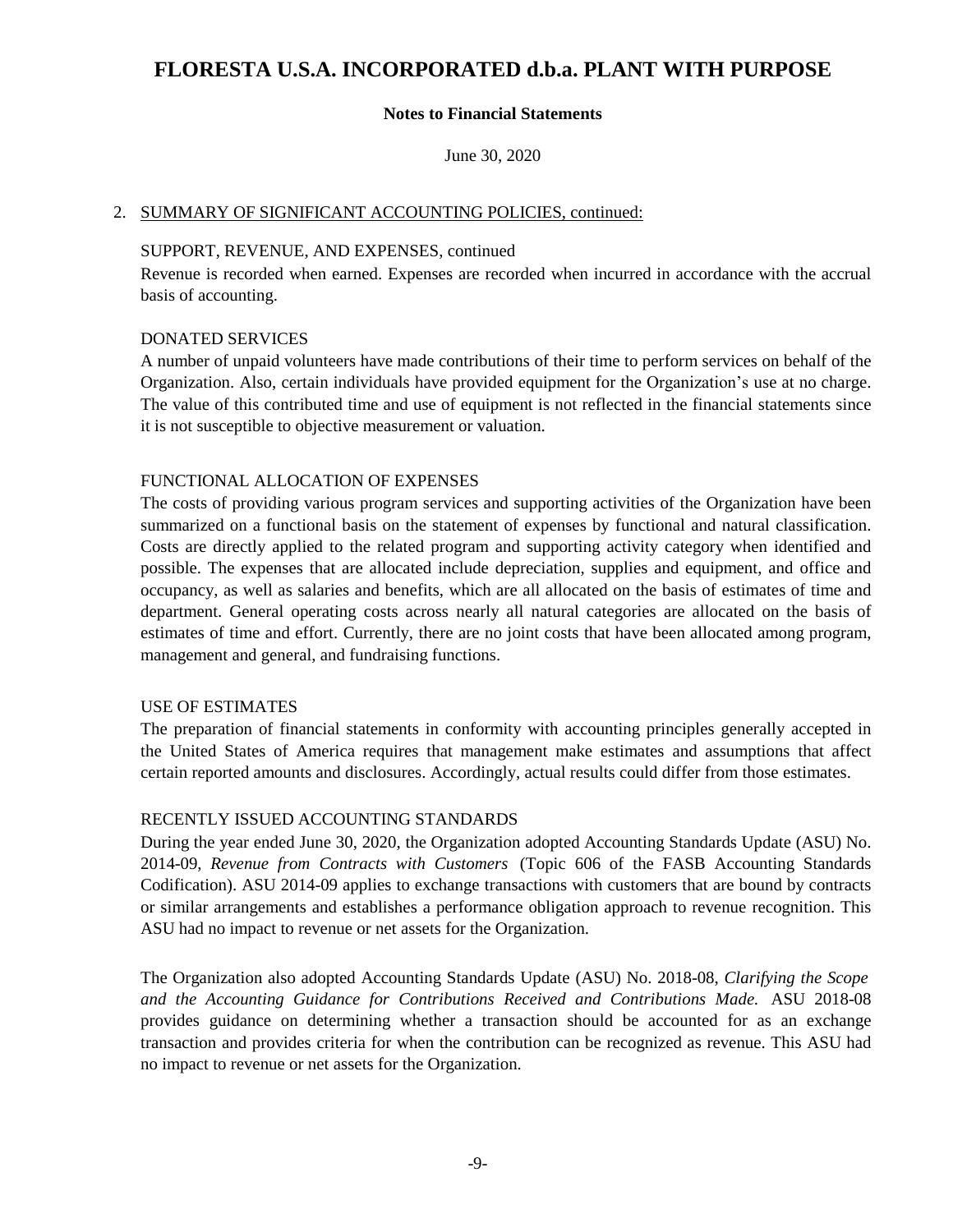# **Notes to Financial Statements**

June 30, 2020

### 3. RISKS AND UNCERTANTIES:

The Organization's operations may be affected by the recent and ongoing outbreak of the coronavirus disease 2019 (COVID-19) which was declared a pandemic by the World Health Organization in March 2020. The ultimate disruption which may be caused by the outbreak is uncertain; however, it may result in a material adverse impact on the Organization's financial position, operations and cash flows. Possible effects may include, but are not limited to, disruption to the Organization's contribution revenue, absenteeism in workforce, and a decline in value of assets held. Any financial impact cannot be estimated at this time.

# 4. LIQUIDITY AND FUNDS AVAILABLE:

The following reflects the financial assets of the Organization as of the balance sheet date, reduced by amounts not available for general expenditure within one year. Financial assets are considered unavailable when illiquid or not convertible to cash within one year. The Organization has a policy to structure its financial assets to be available as its general expenditures, liabilities, and other obligations come due, with a goal to maintain financial assets to meet 90 days of operating expenditures. Board designated funds may be drawn upon for general expenditure with approval of the board.

| Financial assets:                                                       |                 |
|-------------------------------------------------------------------------|-----------------|
| Cash and cash equivalents                                               | \$<br>1,727,595 |
| Operating reserves - investments                                        | 1,324,881       |
| Unconditional Promises to give, net                                     | 2,270,884       |
| Investment - other                                                      | 28,307          |
| Endowment investments, at fair value                                    | 66,353          |
| Financial assets, at year-end                                           | 5,418,020       |
| Less those unavailable for general expenditure within one year, due to: |                 |
| Funds restricted by donors for specific purpose                         | (1,800,000)     |
| Operating reserves - cash, board designated                             | (691, 207)      |
| Operating reserves - investments, board designated                      | (1,324,881)     |
| Investment - other                                                      | (28, 307)       |
| Endowment investments, at fair value                                    | (66, 353)       |
| Financial assets available to meet cash needs for general               |                 |
| expenditures within one year                                            | 1,507,272       |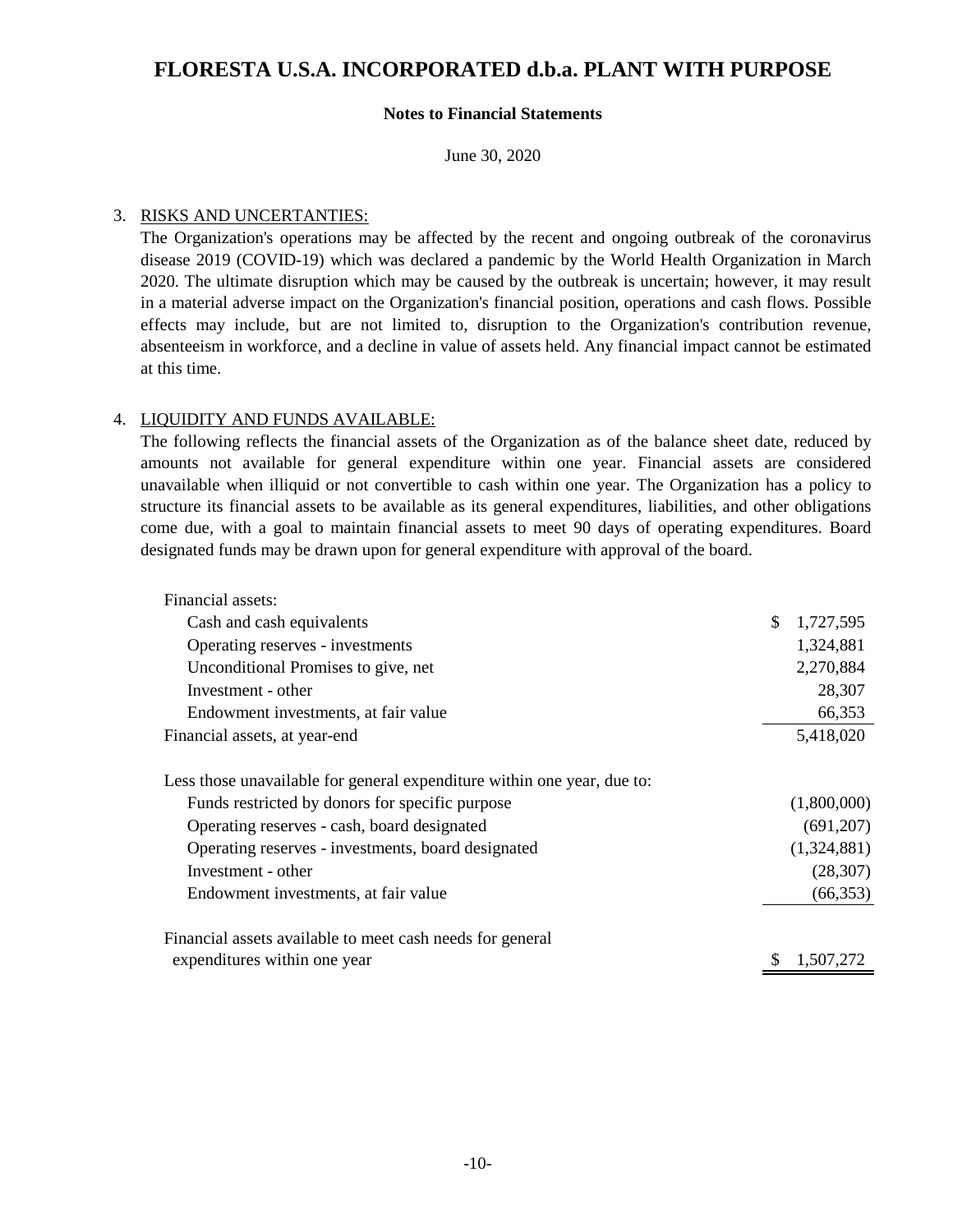# **Notes to Financial Statements**

June 30, 2020

| 5. | UNCONDITIONAL PROMISES TO GIVE:<br>Unconditional promises to give consist of:     |                 |
|----|-----------------------------------------------------------------------------------|-----------------|
|    | Unconditional promises to give before<br>discount for present value of cash flows | \$<br>2,315,000 |
|    | Less discount for present value of cash flows                                     | (44, 116)       |
|    | Total promises to give                                                            | 2,270,884       |
|    | Amounts as of June 30, 2020, are due in:                                          |                 |
|    | Less than one year                                                                | \$<br>515,000   |
|    | One to five years                                                                 | 1,800,000       |
|    |                                                                                   | 2,315,000       |

Based on past history and assessment of the donors involved, management expects all of the unconditional promises to give to be collected as promised. Therefore, no allowance for uncollectible receivables has been established.

Unconditional promises to give consisted mostly of a one-time bequest made to the Organization during the year ending June 30, 2018 to be received in seven annual installments from the estate of one of the Organization's most longstanding donors. At June 30, 2020, the remaining unconditional promise to give from this donor, before discount to net present value, was \$2,250,000.

### 6. FURNITURE AND EQUIPMENT:

Furniture and equipment consists of:

| Office equipment<br>Less accumulated depreciation and amortization | -S | 161.374<br>(130, 281) |
|--------------------------------------------------------------------|----|-----------------------|
| Furniture and equipment, net                                       |    | 31,093                |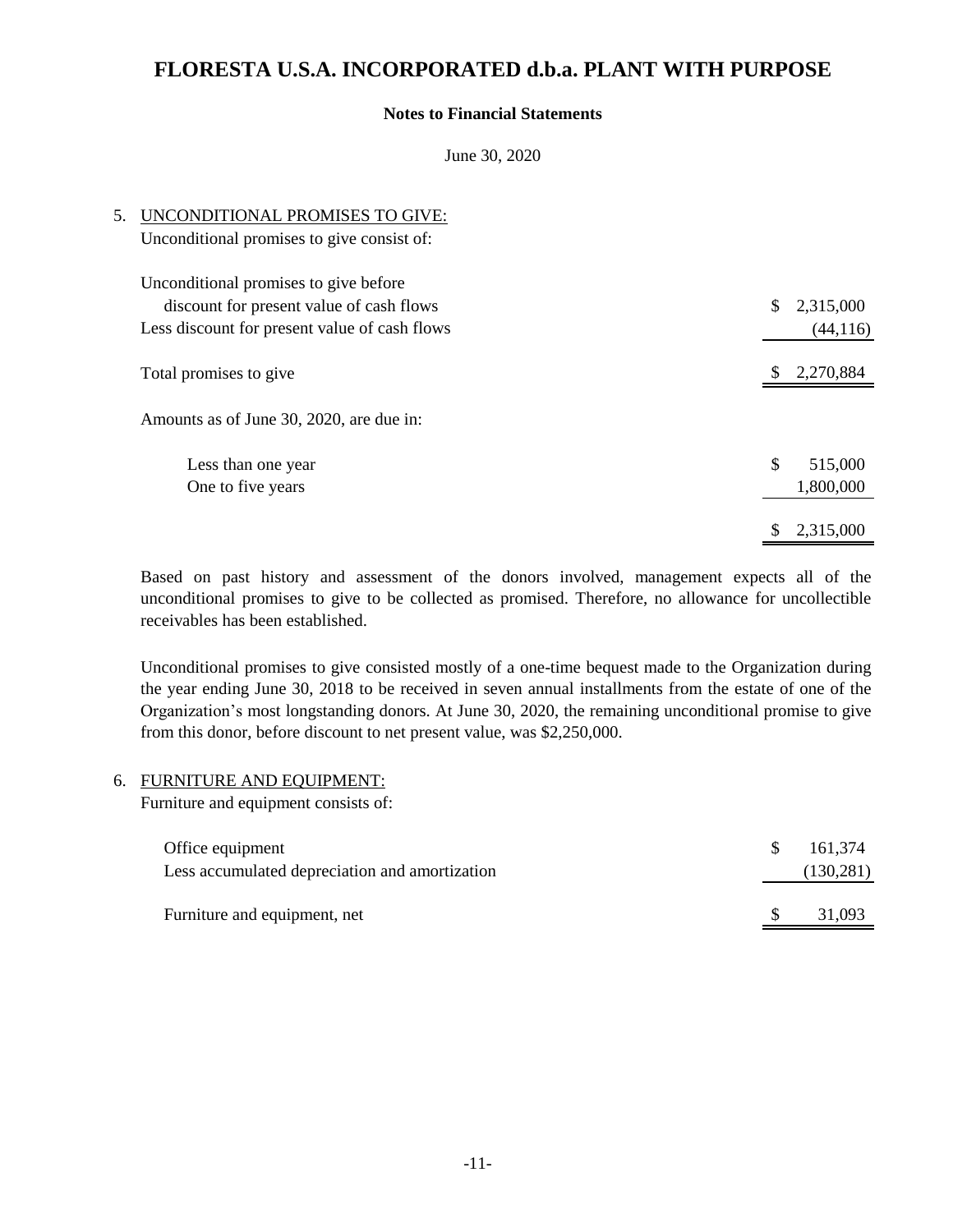# **Notes to Financial Statements**

June 30, 2020

#### 7. INVESTMENTS:

Investments consist of:

| Money market                       | S   | 107,007   |
|------------------------------------|-----|-----------|
| Mutual funds                       |     | 1,217,874 |
| <b>Investment in Los Arbolitos</b> |     | 28,307    |
| <b>Endowment</b> investments       |     | 66,353    |
|                                    |     |           |
|                                    | \$. | 1,419,541 |

The Organization uses appropriate valuation techniques based on the available inputs to measure the fair value of its investments. When available, the Organization measures fair value using Level 1 inputs because they generally provide the most reliable evidence of fair value. Level 3 inputs are only used when Level 1 or Level 2 inputs are not available.

Level 1 Fair Value Measurements

The fair values of money market and mutual funds are based on quoted market prices, when available.

Level 2 Fair Value Measurements

The fair values of corporate bonds, municipal bonds, and other fixed income securities are based on quoted market prices in markets that are not active or quoted prices for similar assets or liabilities in active markets.

|                                    |               | Fair Value Measurements Using: |                         |    |             |    |              |
|------------------------------------|---------------|--------------------------------|-------------------------|----|-------------|----|--------------|
|                                    |               |                                | <b>Quoted Prices</b>    |    | Significant |    |              |
|                                    |               |                                | in Active               |    | Other       |    | Significant  |
|                                    |               |                                | Markets for             |    | Observable  |    | Unobservable |
|                                    |               |                                | <b>Identical Assets</b> |    | Inputs      |    | Inputs       |
|                                    | Total         |                                | (Level 1)               |    | (Level 2)   |    | (Level 3)    |
| Money market                       | \$<br>107,007 | \$                             | 107,007                 | \$ |             | \$ |              |
| Mutual funds                       | 1,217,874     |                                | 1,217,874               |    |             |    |              |
| Total investments at fair value    | 1,324,881     | S                              | 1,324,881               | \$ |             |    |              |
| Reconciling items:                 |               |                                |                         |    |             |    |              |
| <b>Investment in Los Arbolitos</b> | 28,307        |                                |                         |    |             |    |              |
| Endowment investments              | 66,353        |                                |                         |    |             |    |              |
| Total investments                  | 1,419,541     |                                |                         |    |             |    |              |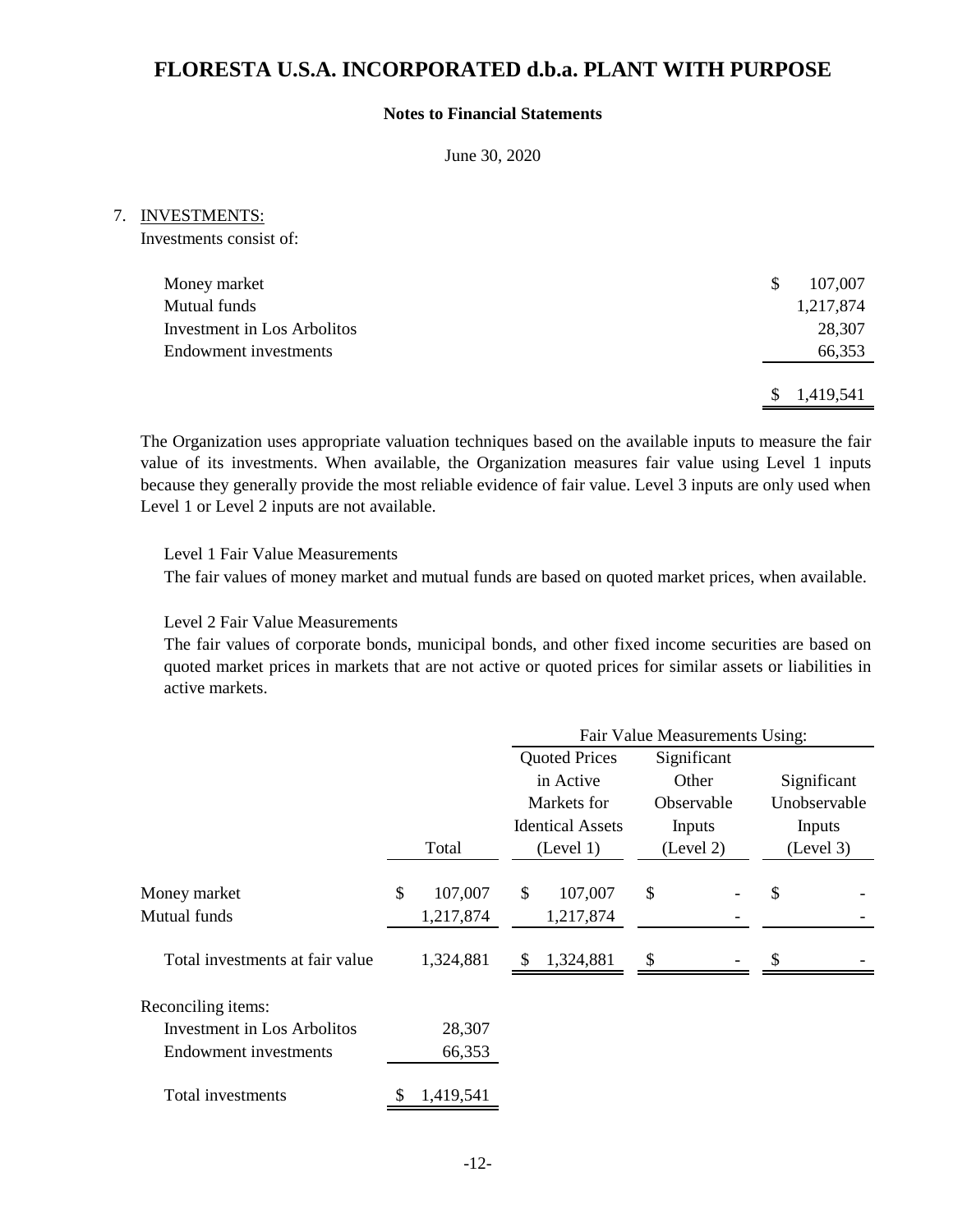# **Notes to Financial Statements**

June 30, 2020

#### 8. COMMITMENTS

The Organization leases its main office space and additional office space under an operating lease agreement extending through October 31, 2024. This lease requires monthly rental payments of \$8,014 with annual increases thereafter. Rent expense, excluding other costs of occupancy, under this lease was \$92,226 for the year ended June 30, 2020.

Year Ending December 31,

| 2021 | \$<br>98,808  |
|------|---------------|
| 2022 | 101,772       |
| 2023 | 104,825       |
| 2024 | 107,970       |
| 2025 | 36,889        |
|      |               |
|      | \$<br>450,264 |

The Organization makes commitments to certain charitable organizations for future program grants, which are contingent future installments of a current grant. The grants are contingent upon the continued fulfillment of the original conditions in the grant request. As of June 30, 2020, there were no such commitments for future program grants. Subsequent to June 30, 2020, the Organization made additional such commitments for future program grants totaling approximately \$3,621,000.

#### 9. NET ASSETS

Net assets at June 30, 2020 consists of:

| Net assets without donor restrictions          |    |           |
|------------------------------------------------|----|-----------|
| Undesignated                                   | \$ | 278,011   |
| Operating reserves - cash                      |    | 691,207   |
| Operating reserves - investments               |    | 1,324,881 |
|                                                |    | 2,294,099 |
| Net assets with donor restrictions:            |    |           |
| Time restricted unconditional promises to give | S  | 2,270,884 |
| Net assets restricted for specific purpose:    |    |           |
| COVID relief                                   |    | 20,198    |
| Unappropriated endowment earnings              |    | 9,803     |
| In perpetuity:                                 |    |           |
| Endowment                                      |    | 56,550    |
|                                                |    | 2,357,435 |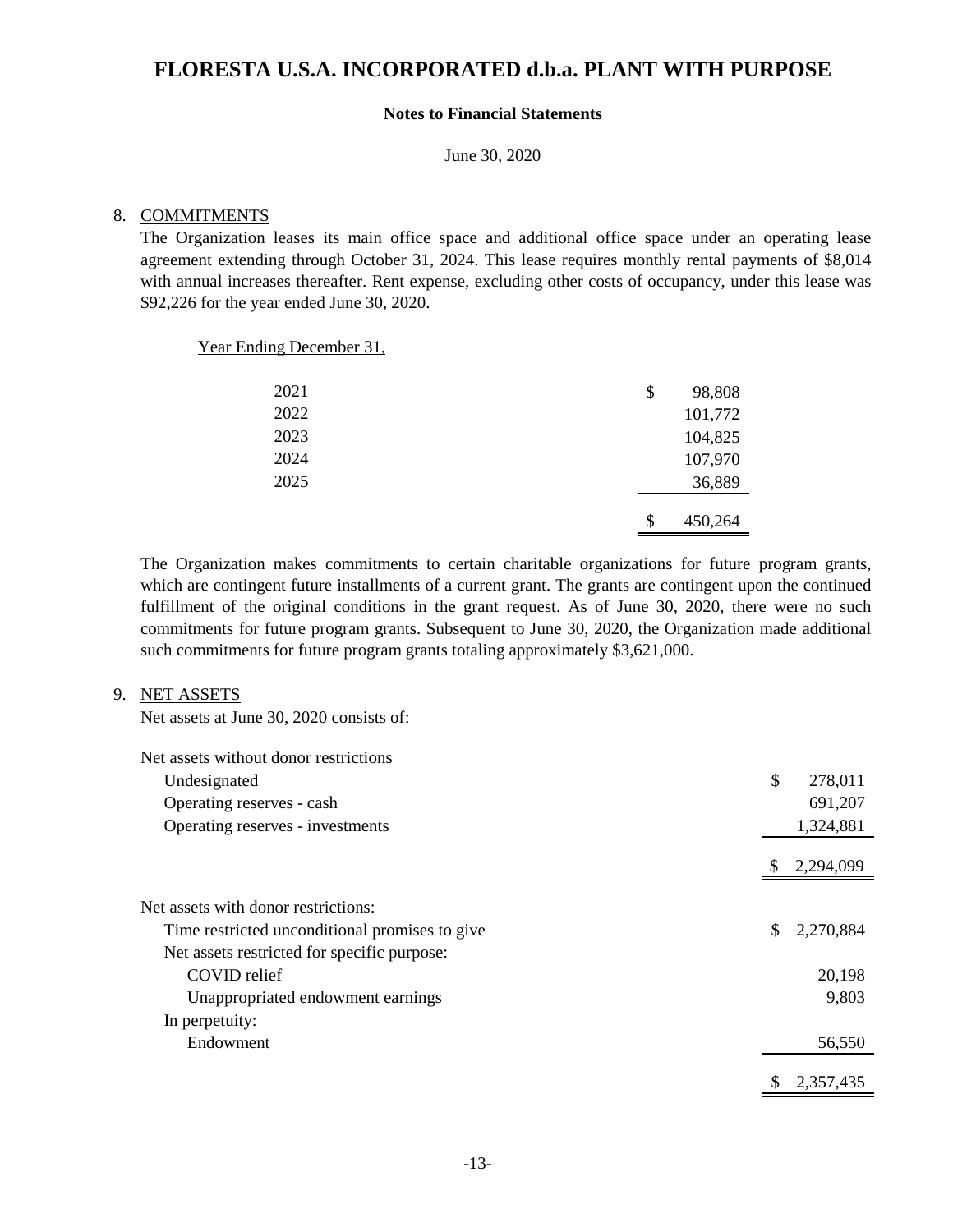### **Notes to Financial Statements**

June 30, 2020

### 10. ENDOWMENT FUNDS:

The Organization's endowment consists of a fund established for the expansion and enlargement of the ministry of the Organization. Its endowment includes both donor-restricted endowment funds and funds designated by the board to function as endowments. As required by GAAP, net assets associated with endowment funds, including funds designated by the board to function as endowments, are classified and reported based on the existence or absence of donor-imposed restrictions.

The board of directors of the Organization has interpreted the Uniform Prudent Management of Institutional Funds Act (UPMIFA) as requiring the preservation of the fair value of the original gift as of the gift date of the donor-restricted endowment funds absent explicit donor stipulations to the contrary. As a result of this interpretation, the Organization classifies as net assets with donor restriction (a) the original value of gifts donated to the endowment, (b) the original value of subsequent gifts to the endowment, and (c) accumulations to the endowment made in accordance with the direction of the applicable donor gift instrument at the time the accumulation is added to the fund. In accordance with UPMIFA, the Organization considers the following factors in making a determination to appropriate or accumulate donor-restricted endowment funds:

- 1. The duration and preservation of the endowment fund
- 2. The purposes of the institution and the endowment fund
- 3. General economic conditions
- 4. The possible effect of inflation or deflation
- 5. The expected total return from income and the appreciation of investments
- Other resources of the institution 6.
- 7. The investment policy of the institution

The endowment net asset composition by type of fund consists of:

|                  |                                 |   |                         | <b>With Donor Restrictions:</b> |                               |       |       |        |
|------------------|---------------------------------|---|-------------------------|---------------------------------|-------------------------------|-------|-------|--------|
|                  | Without<br>Donor<br>Restriction |   | Original Gift<br>Amount |                                 | Accumulated<br>Gains (Losses) |       |       |        |
|                  |                                 |   |                         |                                 |                               |       | Total |        |
| June 30, 2020:   |                                 |   |                         |                                 |                               |       |       |        |
| Donor restricted |                                 |   |                         |                                 |                               |       |       |        |
| endowment funds  | \$                              | - |                         | 56,550                          | <sup>S</sup>                  | 9,803 |       | 66,353 |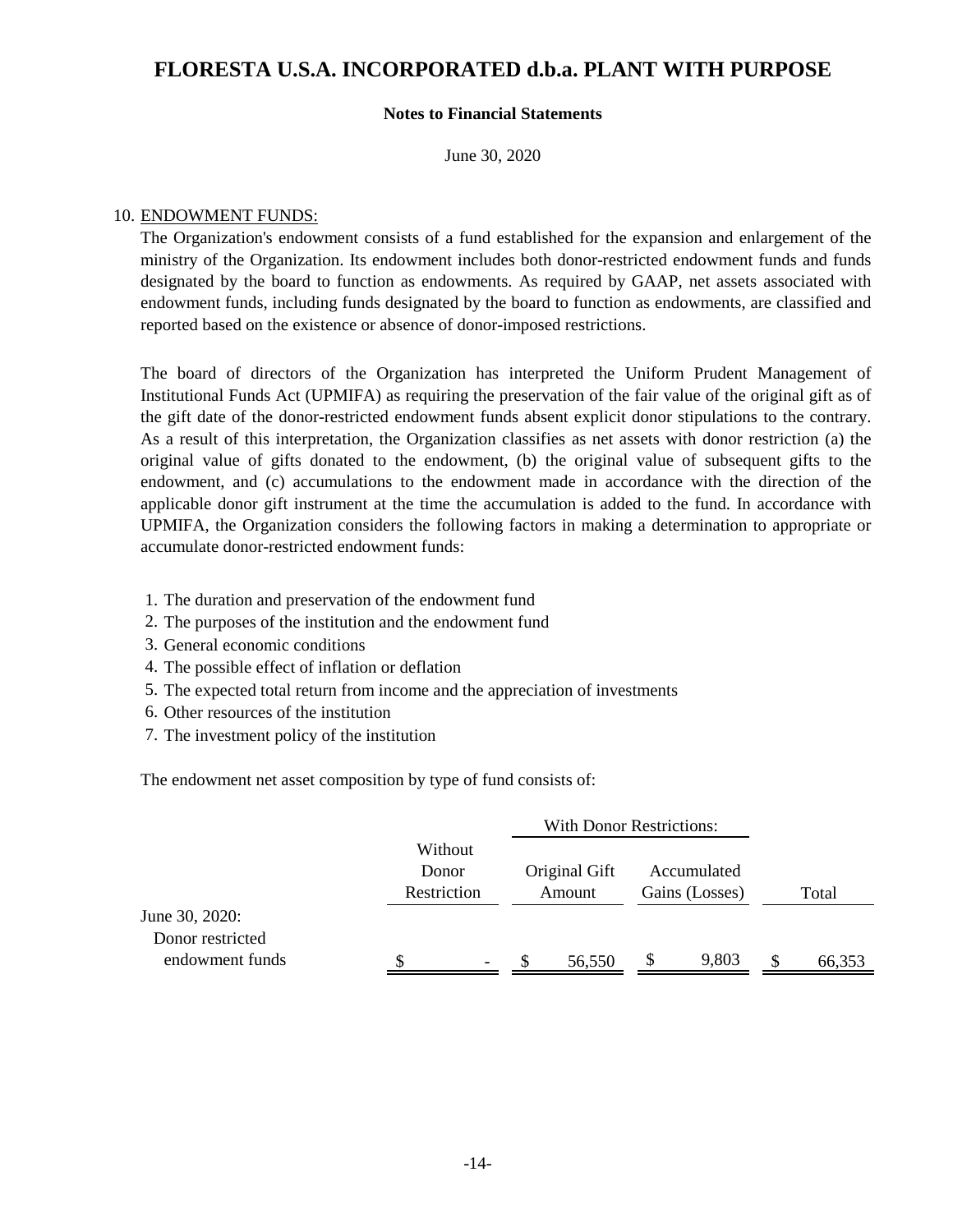### **Notes to Financial Statements**

June 30, 2020

#### 10. ENDOWMENT FUNDS, continued:

Changes in endowment net assets were:

|                                                                         |                                 |   | <b>With Donor Restrictions:</b> |        |                               |        |       |        |
|-------------------------------------------------------------------------|---------------------------------|---|---------------------------------|--------|-------------------------------|--------|-------|--------|
|                                                                         | Without<br>Donor<br>Restriction |   | Original Gift<br>Amount         |        | Accumulated<br>Gains (Losses) |        | Total |        |
| Year ended June 30, 2020:<br>Endowment net assets,<br>beginning of year | \$                              | - | \$                              | 56,550 | \$                            | 10,713 | \$    | 67,263 |
| Investment loss                                                         |                                 |   |                                 |        |                               | (910)  |       | (910)  |
| Endowment net assets, end of year                                       |                                 |   |                                 | 56,550 | \$                            | 9,803  |       | 66,353 |

# FUNDS WITH DEFICIENCES

From time to time, the fair value of assets associated with individual donor-restricted endowment funds may fall below the level that the donor or UPMIFA requires the Organization to retain as a fund of perpetual duration. In accordance with GAAP, there were no deficiencies that required reporting contained in net assets without donor restrictions as of June 30, 2020. At June 30, 2020, funds with original contribution values of \$56,550 and fair value of \$66,353, respectively, had no such declines in values. As of June 30, 2020, there were no deficiencies included in accumulated losses with donor restriction.

### RETURN OBJECTIVES AND RISK PARAMETERS

The Organization has adopted investment and spending policies for endowment assets to provide a predictable stream of revenues for operating activities and to preserve the purchasing power of the endowment assets. Under these policies, endowment assets are invested to produce a steady and secure rate of return that is expected to meet or exceed the rate of inflation as measured by the Consumer Price Index. Actual results during any period may vary from these expectations. The Organization relies on a total return strategy which allows the earnings objective to be achieved through both capital appreciation and current yield. The Organization's spending policy was established considering the long-term expected return on assets and the long-term growth of the assets.

# STRATEGIES EMPLOYED FOR ACHIEVING OBJECTIVES

The Organization relies on a total return strategy which allows the earnings objective to be achieved through both capital appreciation and current yield. The Organization's spending policy was established considering the long-term expected return on assets and the long-term growth of the assets.